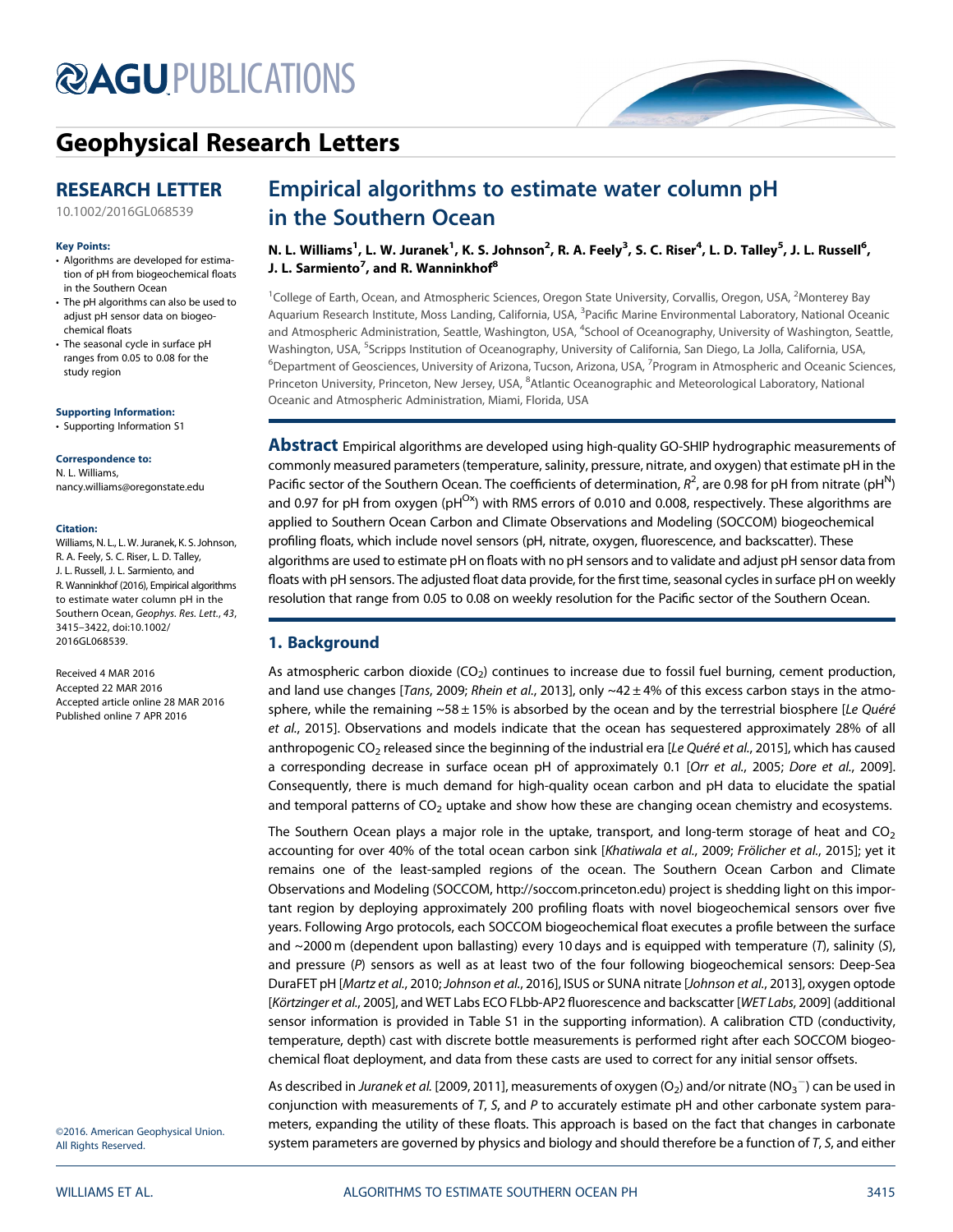

Figure 1. Map of the trajectories for all SOCCOM and pre-SOCCOM profiling floats in the Pacific sector (colored dots; generally moving eastward) with the two floats used for this study shown in blue (float 6968) and red (float 9095), the locations of the discrete bottle measurements (black dots), and the locations of the Antarctic Circumpolar Current (ACC) fronts (grey dotted lines) from Orsi et al. [1995]. From north to south the fronts are as follows: the Subtropical Front (STF), the Subantarctic Front (SAF), the Polar Front (PF), the Southern ACC Front (SACCF), and the Southern ACC Boundary (SBDY).

 $\mathsf{O}_2$  or N $\mathsf{O}_3^-$  and that the thermodynamic relationships between carbonate system parameters can be characterized by T, S, and P [Lueker et al., 2000]. Others have proposed similar algorithms for pairs of carbonate system parameters that could be used to calculate pH for this region [Bostock et al., 2013; Velo et al., 2013; Carter et al., 2016]; however, the algorithms presented here are the first to directly estimate pH and show much smaller errors by limiting their scope to the Southern Ocean. For floats without pH sensors, an algorithm for estimating pH shows the seasonal dynamics of the carbonate system along a float's trajectory and increases the spatial resolution of the pH data set. The pH algorithms are also critical for evaluating float pH sensor performance and adjusting for offsets and drift. The utility of these algorithms is not limited to floats but can be expanded to estimate pH using shipboard measurements or using data from other autonomous platforms such as gliders or moorings that measure T, S, P, NO $_3^-$ , or O $_2$ , or applied to climate model simulations. Accurate pH, when combined with estimates of alkalinity, can be used to calculate other carbonate system parameters such as dissolved inorganic carbon (DIC), the partial pressure of carbon dioxide (pCO<sub>2</sub>), and the saturation state of aragonite ( $\Omega_{Ar}$ ) and calcite ( $\Omega_{Ca}$ ).

#### 2. Development of pH Algorithms

We used the method described in Juranek et al. [2009, 2011] to develop two multiple linear regression (MLR) algorithms for pH for the Pacific sector of the Southern Ocean south of 45°S. To develop these algorithms, high-quality discrete bottle measurements were used that were collected on GO-SHIP repeat hydrographic cruises S04P 2011 (67°S) and P16S 2014 (150°W) (Figure 1, black dots). Only direct spectrophotometric measurements of pH are utilized to train the algorithms as compared to pH calculated from other measured carbonate system parameters in previous studies of this kind [Juranek et al., 2011; Alin et al., 2012]. The reported uncertainties in the pH measurements used in this study are 0.003 (S04P 2011) and 0.0013 (P16S 2014), whereas the uncertainty in pH calculated using measurements of dissolved inorganic carbon (DIC) and total alkalinity with uncertainties of  $\pm 2$  and  $\pm 3$  µmol kg $^{-1}$ , respectively, is 0.01. Both of these methods have an additional uncertainty of up to 0.01 when converting from lab pressure to in situ pressure and from measurement temperature of pH of 20 or 25°C to in situ temperatures at 2000 dbar due to uncertainties in the pressure and temperature coefficients for carbonate system calculations. These MLR algorithms capture changes in pH due to biological activity but do not account for changes in anthropogenic  $CO<sub>2</sub>$  because such changes are not accompanied by a change in oxygen or nitrate. Discrete spectrophotometric pH data are also available for P18S 2007 [Feely et al., 2008]; however, we did not use this data set for pH algorithm development due to offsets in pH in the deep water possibly due to impurities in the indicator dye used to measure pH of the P18S 2007 cruise and differences in the anthropogenic  $CO<sub>2</sub>$  concentrations in the upper water column and therefore differences in pH for this earlier cruise. Relative to the P16S 2014 and S04P 2011 data sets, the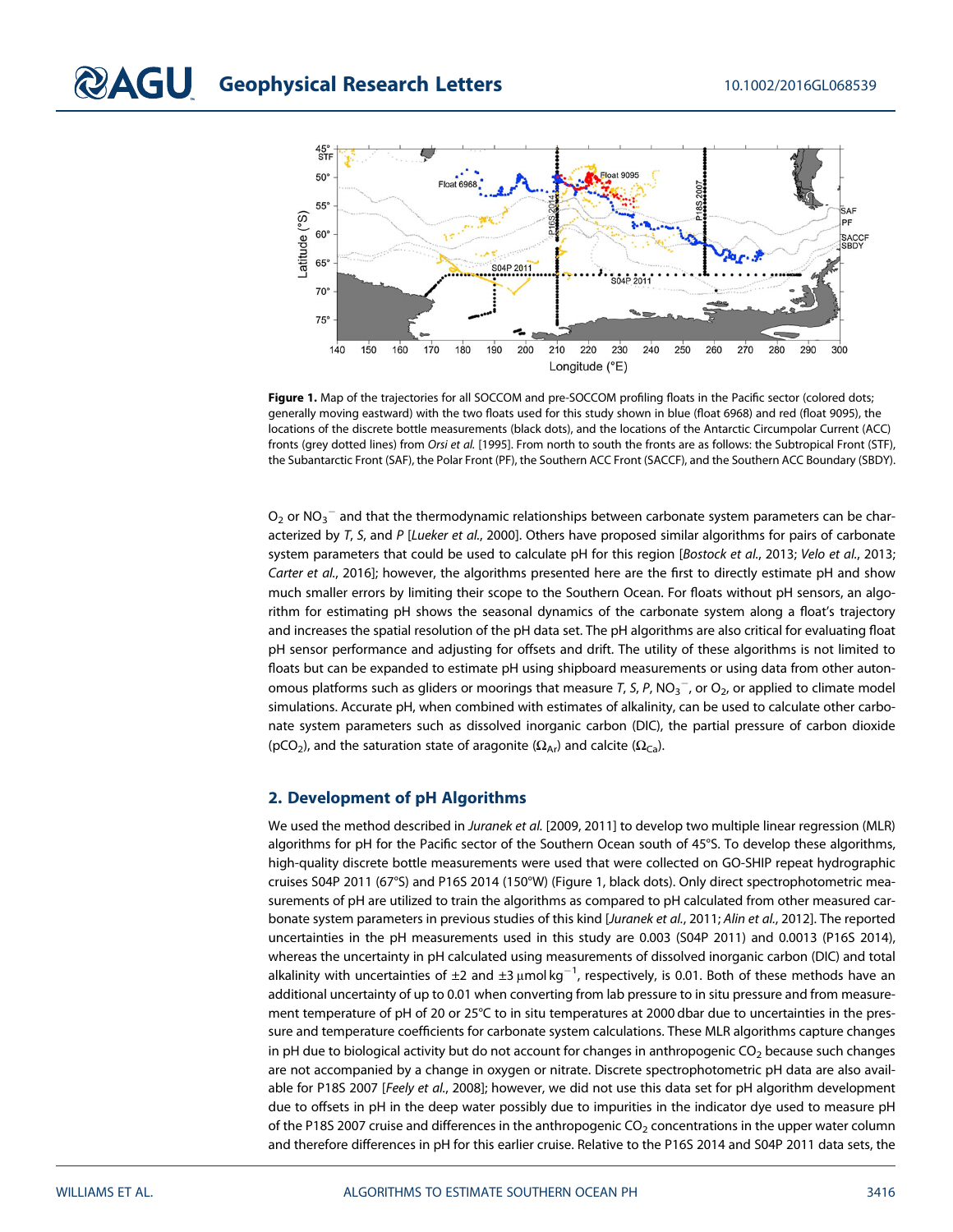P18S 2007 data set is higher by 0.012 in water masses that were recently in contact with the atmosphere, which is consistent with the observed anthropogenic ocean acidification of 0.002 year<sup>-1</sup> in this region [Williams et al., 2015]. Because anthropogenic pH changes between 2007 and 2015 did not influence pH at levels around 1500 m, we used the deep discrete bottle data from P18S 2007 to evaluate algorithm performance in the eastern portion of the basin (supporting information Figure S1). All pH data are reported at in situ pressures and temperatures on the total scale ( $pH<sub>Total</sub>$ ). The CO2SYS MATLAB program [Lewis and Wallace, 1998; van Heuven et al., 2011] and the constants of Lueker et al. [2000], Dickson [1990], and Perez and Fraga [1987] were used for all carbonate system calculations.

The algorithms were created using parameters that are measured on the SOCCOM biogeochemical floats: T, S, P, O<sub>2</sub>, and NO<sub>3</sub><sup>-</sup>. Discrete bottle data south of 45°S and shallower than 2100 m were used, but data shallower than 100 m (average depth of the summer mixed layer) were excluded from any fits using  $O_2$  as a predictor variable because of the decoupling of carbon and oxygen in the mixed layer (see section 3). We added predictor variables to the fits through forward stepwise regression while monitoring the coefficient of determination,  $R^2$ , and root-mean-square (RMS) error and checking for collinearity at each step by confirming that the variance inflation factor for each variable is less than 5 [Kutner et al., 2004]. Because NO<sub>3</sub>  $^-$  and O<sub>2</sub> provide similar information, none of the algorithms included both nitrate and oxygen as predictor variables. While NO $_3^-$  and O $_2$  are comparable predictor variables for pH in this region (refer to supporting information Table S2 for  $R^2$  and RMS errors), each has its strengths and weaknesses (see section 3). Two pH algorithms were created, each including T, S, and P and either O<sub>2</sub> (pH<sup>Ox</sup>) or NO<sub>3</sub>  $^-$  (pH<sup>N</sup>) as a fourth predictor variable. We experimented with developing separate algorithms for each of the water masses between Antarctic Circumpolar Current (ACC) fronts or based on density layers, but these algorithms did not exhibit significantly improved fit statistics, and the need to switch algorithm based on location decreased their utility. Including derived quantities such as density or apparent oxygen utilization as predictor variables did not improve the fits.

#### 3. Results and Discussion

The  $pH^N$  and  $pH^{Ox}$  algorithms take the following forms:

$$
pH^{N} = \beta_{0} + \beta_{1}S + \beta_{2}T + \beta_{3}P + \beta_{4}N
$$
 (1)

$$
pH^{Ox} = \beta_0 + \beta_1 S + \beta_2 T + \beta_3 P + \beta_4 O_2
$$
 (2)

The  $R^2$  values for pH<sup>N</sup> and pH<sup>Ox</sup> are 0.98 and 0.97, and the RMS errors are 0.010 and 0.008, respectively (see supporting information Table S2 for a summary of algorithm coefficients and statistics.) For the  $pH^N$  algorithm (surface to 2100 m), salinity explains 69% of the variability in pH, and for the pH<sup>Ox</sup> algorithm (100 m to 2100 m), oxygen explains 74% of the variability in pH (determined by the  $R^2$  for an algorithm trained using one single variable); however, the addition of subsequent predictor variables ( $T$ ,  $S$ , and  $P$ ) decreases the RMS errors and reduces biases in the spatial distribution of the fit residuals for both algorithms. Of note is that the seasonal cycle we observe in surface pH in this region is on the order of 0.05 to 0.08, which is more than 5 times larger than the RMS errors of the algorithms. While the algorithms presented here are optimized for the Pacific sector of the Southern Ocean, these algorithms perform well in the other sectors of the Southern Ocean (supporting information Figure S2).

As of 5 February 2016 there are a total of 33 operational SOCCOM floats (see float status table at [http://soccom.](http://soccom.princeton.edu/float_stats.php) [princeton.edu/](http://soccom.princeton.edu/float_stats.php)float\_stats.php and Figure 1). We used the data from SOCCOM float 9095 (WMO ID 5904188) and pre-SOCCOM float 6968 (WMO ID 5903718) for this analysis. When the pH<sup>N</sup> and pH<sup>Ox</sup> algorithms were applied to SOCCOM float 9095, which has the full suite of biogeochemical sensors, we were able to evaluate the performance of the Deep-Sea DuraFET pH sensor and examine differences between the pH algorithms.

By comparing the difference between the sensor-measured pH and the algorithm-predicted pH<sup>Ox</sup> and pH<sup>N</sup> at 1500 m (Figure 2d), a downward drift was observed in measured pH relative to both algorithms over the first several months of deployment before measured pH leveled off at a stable mean offset of approximately  $-0.02$ . This offset is the result of a shift in the reference potential (equivalent to the standard potential of an electrochemical cell) of the Deep-Sea DuraFET reference sensor during the first several weeks of exposure to seawater [Bresnahan et al., 2014; Johnson et al., 2016]. This drift, which results from insufficient equilibration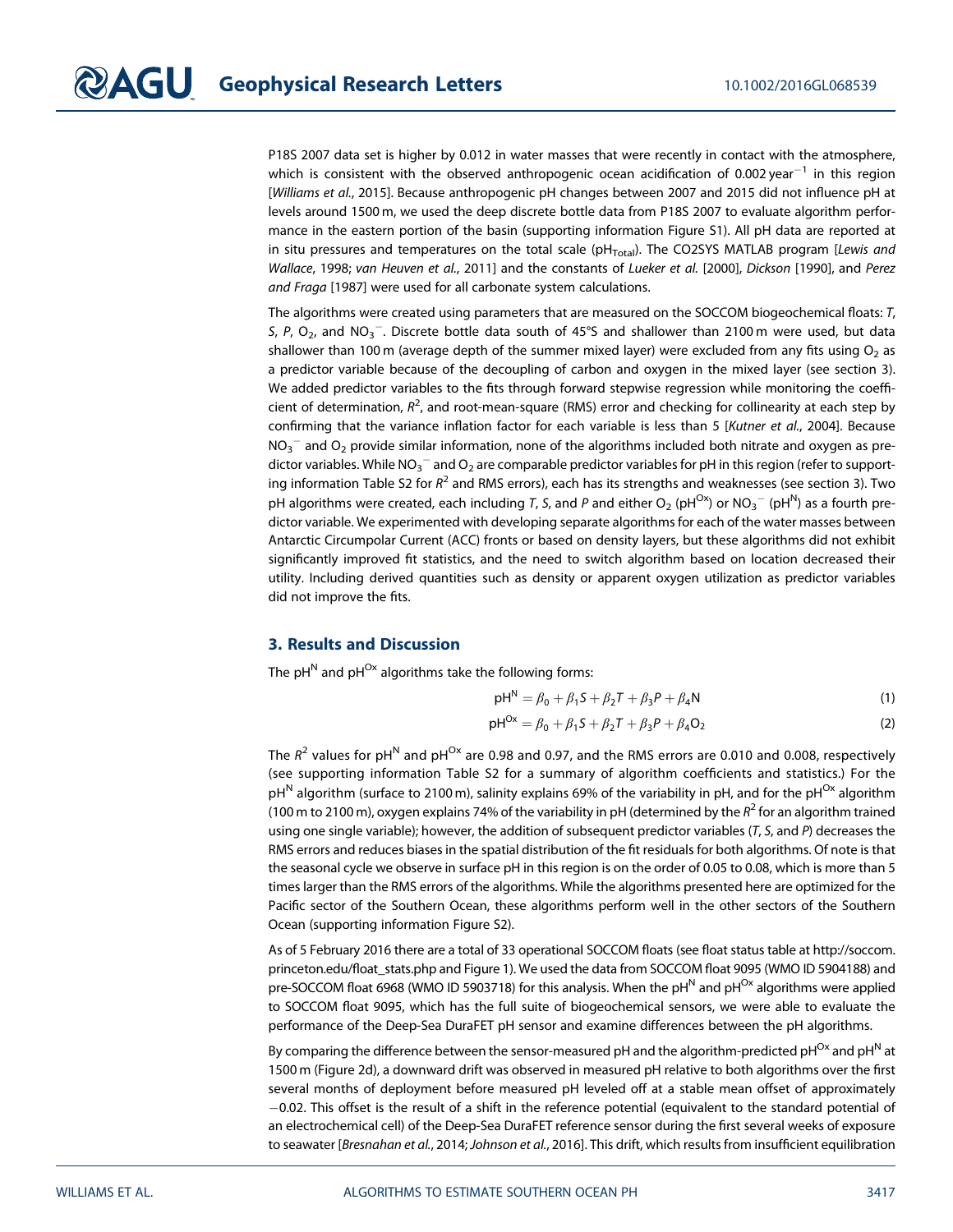

**Figure 2.** (a) Measured pH, (b) algorithm pH<sup>N</sup>, and (c) algorithm pH<sup>Ox</sup> plotted versus time for float 9095 with 0.02 contours. (d) Measured pH minus pH<sup>N</sup> (red dots), measured pH minus pH<sup>Ox</sup> (blue dots), and measured pH for the deployment cast P16S 2014 bottle data minus pH<sup>N</sup> and pH<sup>Ox</sup> (red and blue stars, respectively) all at 1500 m, plotted versus time, illustrating the drift in the pH and nitrate sensors over time. (e) Depth versus time contour plots of raw measured pH minus  $\text{pH}^N$  and (f) raw measured pH minus pH<sup>Ox</sup> (bottom) for float 9095, both with 0.025 contours. The magenta line is the mixed layer depth [Dong et al., 2008]. Float 9095 was deployed in April 2014 during the P16S GO-SHIP cruise [Talley et al., 2014].

of the AgCl reference sensor with seawater bromide, is being addressed for future SOCCOM float deployments by more extensive exposure of the sensors to seawater before deployment. These differences between measured and algorithm-predicted pH through time between 1400 and 1600 m are being used to adjust pH sensor data from all SOCCOM floats and have become integral to the quality control process (see supporting information Text S1 for details). Note that the pH sensor on float 9095 has experienced more instrumental drift since deployment than any other SOCCOM float.

Because the sensor data used to calculate  $pH^N$  and  $pH^{Ox}$  in Figure 2 are corrected for initial offsets from the deployment calibration cast but are not corrected for any possible drift, we can use the difference between the sensor offset from pH<sup>N</sup> and the sensor offset from pH<sup>Ox</sup> at 1500 m (difference between the red and blue lines in Figure 2d) to examine for possible drift in the nitrate or oxygen sensors if we assume that the float temperature, salinity, and pressure sensors are stable through time. The decrease in pH<sub>meas</sub>  $-pH^N$  (red dots, Figure 2d) over time for float 9095 suggests that the ISUS nitrate sensor is drifting downward, which has been observed on other profiling floats [Johnson et al., 2013]. Johnson et al. [2013] observed an average downward drift of 1 to 2  $\mu$ mol L<sup>-1</sup> yr<sup>-1</sup> in nitrate measured using ISUS sensors on several APEX profiling floats in the North Pacific, and this drift results in an overestimate in pH $^{\sf N}$  of 0.02 year $^{-1}$ , which is on the order of what we calculate for float 9095. To correct for this drift in the nitrate sensor, we can apply an MLR algorithm for nitrate specific to this region (see supporting information Text S1 for details).

After the data have been adjusted for initial offsets and drift [Johnson et al., 2016] (see supporting information Text S1 for details), we can compare the adjusted pH sensor data with the algorithm estimates for float 9095 (Figures 3a and 3b) to evaluate differences in the  $pH^N$  and  $pH^{Ox}$  algorithms. As the adjustment process involves only data at 1500 m, the annual cycle observed with the sensors at the surface is unaffected by the adjustment. In the surface mixed layer, the  $ph^N$  algorithm generally outperforms  $ph^{Ox}$ . Because the timescale for  $CO_2$  exchange with the atmosphere (months) is much slower than that for oxygen (weeks), the  $O_2$ :C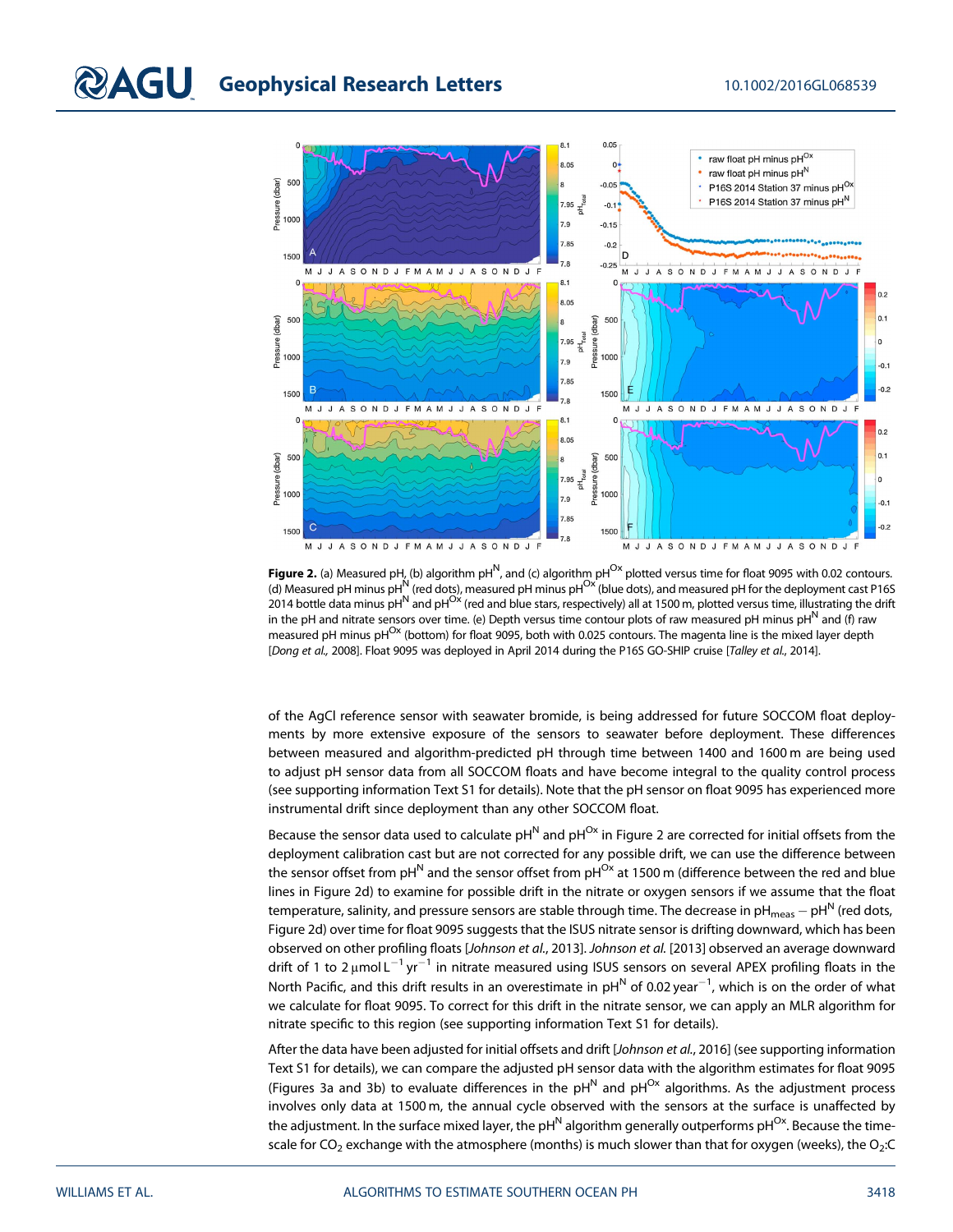

Figure 3. (a) Algorithm-predicted pH<sup>N</sup> minus adjusted float-measured pH and (b) algorithm-predicted pH<sup>Ox</sup> minus adjusted float-measured pH with 0.01 contours for SOCCOM float 9095. The magenta line is the mixed layer depth [Dong et al., 2008]. (c) Adjusted float-measured pH with 0.02 contours. (d) Surface pH<sup>Ox</sup> (blue), surface pH<sup>N</sup> (red), and adjusted float-measured surface pH (yellow) for SOCCOM float 9095. (e) Float-measured sea surface temperature (red dots) and chlorophyll (green crosses, calculated using factors based on a comparison of sensor values and discrete chlorophyll samples when the float was launched (E. Boss and N. Haentjens, personal communication, 2016)) for float 9095. Float 9095 was deployed in April 2014 during the P16S GO-SHIP cruise [Talley et al., 2014].

stoichiometry decouples during times of intense surface oxygen supersaturation or undersaturation. In summer, oxygen supersaturation leads to outgassing of oxygen and causes the  $pH^{Ox}$  algorithm to underestimate surface pH. In late winter, when respiration dominates leading to surface oxygen undersaturation and ingassing of oxygen, the pH<sup>Ox</sup> algorithm overestimates surface pH. The pH<sup>Ox</sup> algorithm also has increased errors in areas of active deep water formation, where oxygen and carbon may not have sufficient time to come to equilibrium with the atmosphere before the water mass is subducted [Jacobs, 2004]. Thus, pH<sup>N</sup> is preferable over pH<sup>Ox</sup> for estimating pH near the surface and should be used when high-quality nitrate data are available; however, the  $pH<sup>N</sup>$  algorithm does exhibit increased prediction error in surface waters between the Subantarctic Front (SAF) and the Polar Front (PF) in the main jet of the ACC due to the significant water mass mixing and transformation occurring at these fronts and limited training data from this dynamic region. After the nitrate sensor is adjusted for drift (see supporting information Text S1), the pH<sup>Ox</sup> and pH<sup>N</sup> algorithms perform equally well below the depth of the winter mixed layer ( $\approx$ 500 m).

Float 9095, which remained north of the main jet of the ACC throughout the study period, has a seasonal cycle in surface pH of approximately 0.08 (Figure 3d). This is similar in magnitude to the surface seasonal cycle observed at Southern Ocean Time Series [Shadwick et al., 2015], which is just south of Tasmania and is also located between the Subtropical Front (STF) and SAF, and at Bermuda Atlantic Time Series [Bates et al., 2012] in the northern Atlantic subtropical gyre. It is larger, however, than the 0.03 to 0.04 surface seasonal cycle observed at Station ALOHA in the North Pacific subtropical gyre [Dore et al., 2009], at European Station for Time series in the Ocean Canary Islands in the northeastern subtropical Atlantic [Santana-Casiano et al., 2007; González-Dávila et al., 2010], and at Station P (Ocean Station Papa) in the subarctic Pacific [Emerson et al., 2011]. The surface pH on float 9095 (Figure 3) is lowest in the winter months when primary production is low and the deep winter mixed layer entrains older, more  $CO<sub>2</sub>$ -enriched waters from below. In the spring, when the mixed layer shallows, primary production removes  $CO<sub>2</sub>$ , increasing surface pH through summer and dominating over the decrease in pH that would be expected from seasonal warming. As the mixed layer deepens in fall, this high pH surface signal is mixed away and the surface pH drops. The float 9095 surface record (Figure 3d) shows that the pH<sup>N</sup> algorithm better estimates the seasonal cycle in surface pH than the pH<sup>Ox</sup> algorithm, due to the differences described in the previous paragraph.

We then applied the pH<sup>N</sup> algorithm to pre-SOCCOM biogeochemical Argo float 6968, which was deployed in March 2012 at 50°S south of New Zealand and does not have a pH sensor but has over three years crossed multiple fronts. Estimated  $ph^N$  along the trajectory for float 6968 (Figure 4a) shows the general decreasing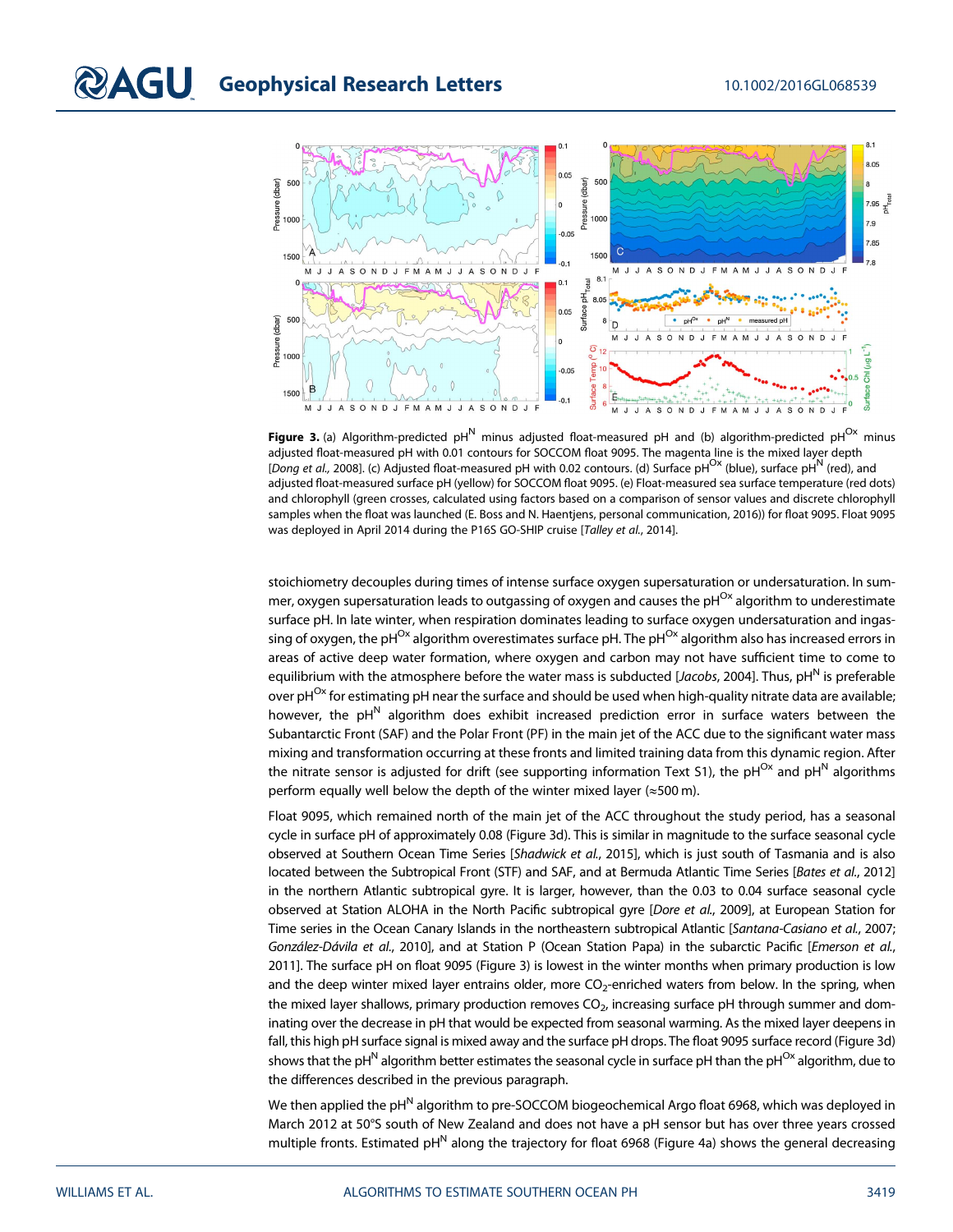

Figure 4. (a) Estimated pH $^N$  for pre-SOCCOM float 6968 (deployed just south of New Zealand) with 0.025 contours. The magenta line is the mixed layer [Dong et al., 2008], the thick black and red vertical lines are the times at which the float crossed the Subantarctic Front (northern boundary of the ACC characterized by geopotential height anomaly of 0.90 J/kg [Orsi et al., 1995]) and the Polar Front (characterized by year-round surface water temperatures  $<$ 2°C), respectively. (b) Estimated surface pH<sup>N</sup> for pre-SOCCOM float 6968. (c) Float-measured sea surface temperature (red dots) and chlorophyll (green crosses, calculated using factory calibration) for float 6968.

trend in estimated pH from north to south across the ACC. As the float moves from the subtropics south across the SAF (Figure 4, vertical black line) into the ACC, pH at depth decreases as the predominance of circumpolar deep water (CDW) increases. In the ACC region the prevailing winds are westerly, which move surface water northward via Ekman transport, and old, carbon-rich CDW outcrops to replace it [Speer et al., 2000]. The CDW has a relatively low estimated pH, because it has been isolated from the atmosphere for longer than any other water mass we observe on this float trajectory, and it has a large respiration signal. Discrete observations from P16S (150°W) and P18S (110°W) show that there is little east-west gradient in water mass characteristics south of 45°S in this region and that the crossing of the quasi-zonal ACC fronts dominates trends in float observations.

The estimated surface pH on float 6968 (Figure 4b) is mainly controlled by seasonality in primary productivity and mixed layer depth; however, the cross-frontal movement of the float convolutes this seasonal pattern. During most of 2012 and 2013 the float was located north of the main jet of the ACC in the subtropical Pacific, where in the summer, primary productivity removes  $CO<sub>2</sub>$  from the surface waters and drives pH upward, and in the winter, pH drops again as primary productivity slows, the mixed layer deepens, and respiration causes enrichment of  $CO<sub>2</sub>$  in the surface waters. As the float moves southward across the SAF and crosses into the ACC (Figure 4, black vertical line), the surface pH drops significantly due to the increased influence of the outcropping CDW. The seasonal cycle in surface pH within the ACC is muted relative to the subtropics due to the strong presence of upwelled CDW at the surface year round. As the float continues to move southward and crosses the Polar Front (Figure 4, red vertical line) where cold, fresh Antarctic Surface Water caps the surface of the water column and year-round surface water temperatures are less than 2°C (Figure 4C), surface pH is again mainly controlled by biological processes and mixed layer depth.

#### 4. Summary

The algorithms presented here can be used to accurately estimate pH throughout the full seasonal cycle in the Pacific sector of the Southern Ocean where high-quality  $T$ ,  $S$ ,  $P$ , and oxygen or nitrate data are available and to adjust pH sensor data on biogeochemical floats. However, the algorithms do not account for the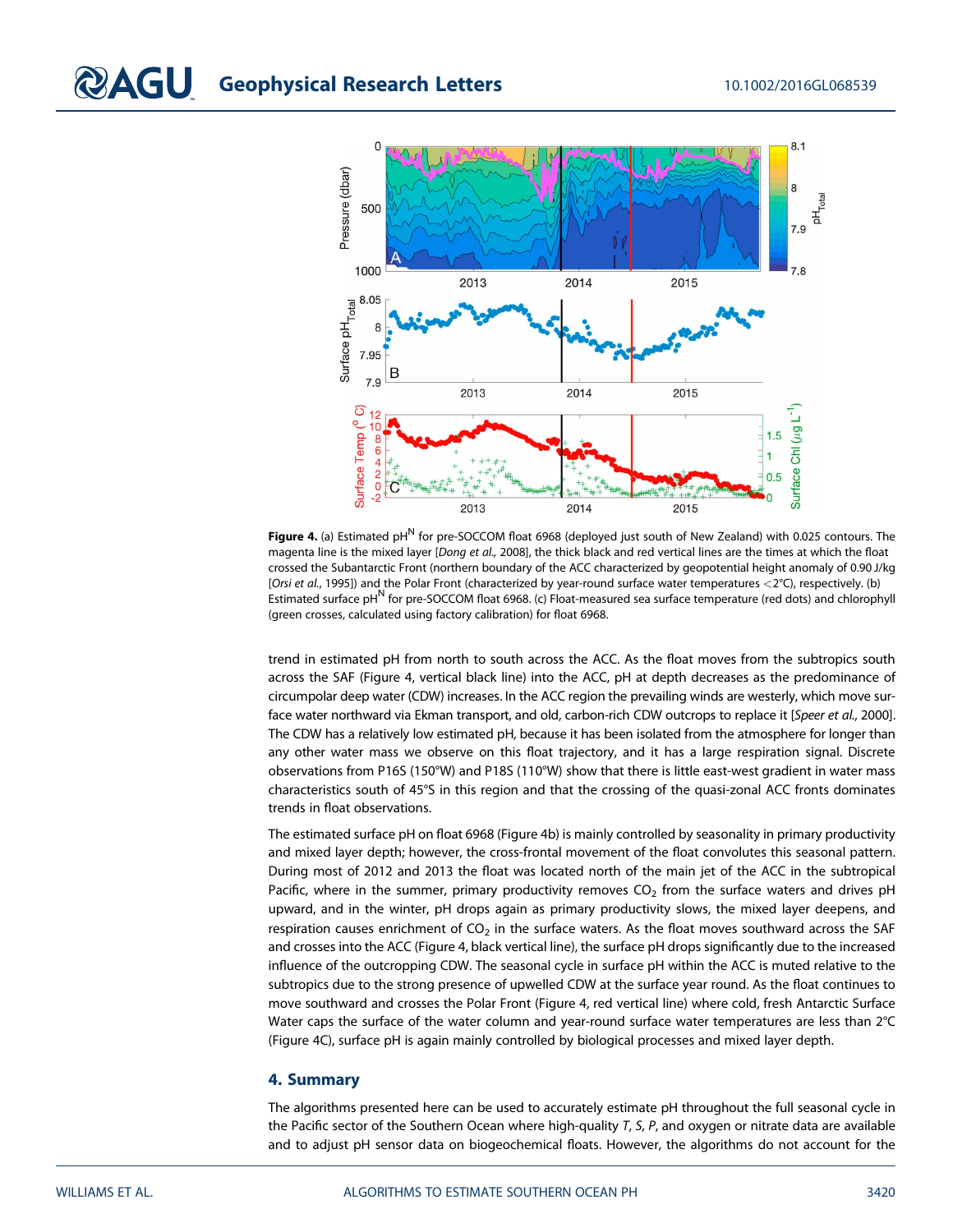observed anthropogenic ocean acidification of 0.002 year<sup>-1</sup> in this region. Indeed, because the algorithms were trained using discrete data from between 2011 and 2014, they should not be used to estimate pH beyond approximately five years on either end of this time period, as this by itself would increase the bias in estimated pH due to increases in anthropogenic carbon inventories over that time. The algorithms do not account for changes in processes such as gas exchange that may modify the relationships between pH and the master variables used in the algorithm. With these caveats in mind, these algorithms can be a valuable asset toward understanding the seasonality in pH in this poorly observed region, and they may also be of use as initial conditions and validation in ocean carbon system models. The  $ph^N$  algorithm most accurately estimates pH in surface waters and is preferable over  $ph^{Ox}$  when high-quality nitrate data are available. The pH<sup>Ox</sup> algorithm, however, has been most useful for SOCCOM float pH sensor adjustment because the  $pH^{Ox}$  algorithm performs well in deep waters and is not subject to issues with drift that the nitrate sensor currently experiences. These algorithms have been optimized using summer data for the Pacific sector in waters shallower than 2100 m, and further analysis is required to determine whether separate algorithms should be developed for each basin. Newly acquired high-quality discrete inorganic carbon data will be incorporated into updated algorithms in order to expand the seasonal and spatial range of the training data set, which will further expand the utility of these novel biogeochemical sensors.

#### **Acknowledaments**

The measurement methods, calibration, and quality control for all discrete bottle data used in this study are available at [http://cchdo.ucsd.edu,](http://cchdo.ucsd.edu) and all SOCCOM float data are available at [http://soccom.](http://soccom.princeton.edu/soccomviz.php) [princeton.edu/soccomviz.php.](http://soccom.princeton.edu/soccomviz.php) This work was sponsored by the U.S. National Science Foundation's Southern Ocean Carbon and Climate Observations and Modeling (SOCCOM) Project under the NSF Award PLR-1425989. Logistical support for this project in Antarctic waters was provided by the U.S. National Science Foundation through the U.S. Antarctic Program. Additionally, we acknowledge support from U.S. Argo through NOAA/JISAO grant NA17RJ1232 to the University of Washington. Nancy Williams is also supported by the ARCS Foundation Portland Chapter. This is PMEL contribution 4417.

#### **References**

- Alin, S. R., R. A. Feely, A. G. Dickson, J. M. Hernández-Ayón, L. W. Juranek, M. D. Ohman, and R. Goericke (2012), Robust empirical relationships for estimating the carbonate system in the southern California Current System and application to CalCOFI hydrographic cruise data (2005–2011), J. Geophys. Res., 117, C05033, doi:[10.1029/2011JC007511](http://dx.doi.org/10.1029/2011JC007511).
- Bates, N. R., M. H. P. Best, K. Neely, R. Garley, A. G. Dickson, and R. J. Johnson (2012), Detecting anthropogenic carbon dioxide uptake and ocean acidification in the North Atlantic Ocean, Biogeosciences, 9(7), 2509–2522, doi:[10.5194/bg-9-2509-2012](http://dx.doi.org/10.5194/bg-9-2509-2012).

Bostock, H. C., S. E. Mikaloff Fletcher, and M. J. M. Williams (2013), Estimating carbonate parameters from hydrographic data for the intermediate and deep waters of the Southern Hemisphere oceans, Biogeosciences, 10(10), 6199–6213, doi[:10.5194/bg-10-6199-2013.](http://dx.doi.org/10.5194/bg-10-6199-2013)

Bresnahan, P. J., Jr., T. R. Martz, Y. Takeshita, K. S. Johnson, and M. LaShomb (2014), Best practices for autonomous measurement of seawater pH with the Honeywell Durafet, Methods Oceanogr., 9, 44–60, doi[:10.1016/j.mio.2014.08.003.](http://dx.doi.org/10.1016/j.mio.2014.08.003)

Carter, B. R., N. L. Williams, A. R. Gray, and R. A. Feely (2016), Locally interpolated alkalinity regression for global alkalinity estimation, Limnol. Oceanogr. Methods, doi:[10.1002/lom3.10087](http://dx.doi.org/10.1002/lom3.10087).

Dickson, A. G. (1990), Standard potential of the reaction: AgCl(s) + 1/2 H<sub>2</sub>(g) = Ag(s) + HCl(aq), and the standard acidity constant of the ion HSO $_4^-$  in synthetic sea water from 273.15 to 318.15 K, *J. Chem. Thermodyn., 22*(2), 113–127, doi[:10.1016/0021-9614\(90\)90074-Z](http://dx.doi.org/10.1016/0021-9614(90)90074-Z).

Dong, S., J. Sprintall, S. T. Gille, and L. Talley (2008), Southern Ocean mixed-layer depth from Argo float profiles, J. Geophys. Res., 113, C06013, doi[:10.1029/2006JC004051.](http://dx.doi.org/10.1029/2006JC004051)

- Dore, J. E., R. Lukas, D. W. Sadler, M. J. Church, and D. M. Karl (2009), Physical and biogeochemical modulation of ocean acidification in the central North Pacific, Proc. Natl. Acad. Sci. U.S.A., 106(30), 12,235–12,240, doi[:10.1073/pnas.0906044106](http://dx.doi.org/10.1073/pnas.0906044106).
- Emerson, S., C. Sabine, M. F. Cronin, R. Feely, S. E. Cullison Gray, and M. Degrandpre (2011), Quantifying the flux of CaCO<sub>3</sub> and organic carbon from the surface ocean using in situ measurements of  $O_2$ ,  $N_2$ , pCO<sub>2</sub>, and pH, Global Biogeochem. Cycles, 25, GB3008, doi[:10.1029/](http://dx.doi.org/10.1029/2010GB003924) [2010GB003924.](http://dx.doi.org/10.1029/2010GB003924)
- Feely, R. A., C. L. Sabine, F. J. Millero, R. Wanninkhof, D. A. Hansell, J. L. Bullister, and G. C. Johnson (2008), Carbon dioxide, hydrographic, and chemical data obtained during the R/V Ronald H. Brown cruise in the Pacific Ocean on CLIVAR repeat hydrography section P18\_2007 (Dec. 15, 2007–March 23, 2008), doi:[10.3334/CDIAC/otg.CLIVAR\\_P18\\_2007](http://dx.doi.org/10.3334/CDIAC/otg.CLIVAR_P18_2007).
- Frölicher, T. L., J. L. Sarmiento, D. J. Paynter, J. P. Dunne, J. P. Krasting, and M. Winton (2015), Dominance of the Southern Ocean in anthropogenic carbon and heat uptake in CMIP5 models, J. Clim., 28(2), 862–886, doi[:10.1175/JCLI-D-14-00117.1.](http://dx.doi.org/10.1175/JCLI-D-14-00117.1)
- González-Dávila, M., J. M. Santana-Casiano, M. J. Rueda, and O. Llinás (2010), The water column distribution of carbonate system variables at the ESTOC site from 1995 to 2004, Biogeosciences, 7(10), 3067–3081, doi:[10.5194/bg-7-3067-2010](http://dx.doi.org/10.5194/bg-7-3067-2010).
- Jacobs, S. S. (2004), Bottom water production and its links with the thermohaline circulation, Antarct. Sci., 16(4), 427–437, doi:[10.1017/](http://dx.doi.org/10.1017/S095410200400224X) [S095410200400224X.](http://dx.doi.org/10.1017/S095410200400224X)
- Johnson, K. S., L. J. Coletti, H. W. Jannasch, C. M. Sakamoto, D. D. Swift, and S. C. Riser (2013), Long-term nitrate measurements in the ocean using the in situ ultraviolet spectrophotometer: Sensor integration into the APEX profiling float, J. Atmos. Oceanic Technol., 30(8), 1854–1866, doi:[10.1175/JTECH-D-12-00221.1.](http://dx.doi.org/10.1175/JTECH-D-12-00221.1)
- Johnson, K. S., H. W. Jannasch, L. J. Coletti, V. A. Elrod, T. R. Martz, Y. Takeshita, R. J. Carlson, and J. J. Connery (2016), Deep-Sea DuraFET: A pressure tolerant pH sensor designed for global sensor networks, Anal. Chem., doi[:10.1021/acs.analchem.5b04653.](http://dx.doi.org/10.1021/acs.analchem.5b04653)
- Juranek, L. W., R. A. Feely, W. T. Peterson, S. R. Alin, B. Hales, K. Lee, C. L. Sabine, and J. Peterson (2009), A novel method for determination of aragonite saturation state on the continental shelf of central Oregon using multi-parameter relationships with hydrographic data, Geophys. Res. Lett., 36, L24601, doi[:10.1029/2009GL040778](http://dx.doi.org/10.1029/2009GL040778).
- Juranek, L. W., R. A. Feely, D. Gilbert, H. Freeland, and L. A. Miller (2011), Real-time estimation of pH and aragonite saturation state from Argo profiling floats: Prospects for an autonomous carbon observing strategy, Geophys. Res. Lett., 38, L17603, doi[:10.1029/2011GL048580.](http://dx.doi.org/10.1029/2011GL048580)
- Khatiwala, S., F. Primeau, and T. Hall (2009), Reconstruction of the history of anthropogenic CO<sub>2</sub> concentrations in the ocean, Nature, 462(7271), 346–349, doi[:10.1038/nature08526.](http://dx.doi.org/10.1038/nature08526)
- Körtzinger, A., J. Schimanski, and U. Send (2005), High quality oxygen measurements from profiling floats: A promising new technique, J. Atmos. Oceanic Technol., 22(3), 302–308, doi[:10.1175/JTECH1701.1.](http://dx.doi.org/10.1175/JTECH1701.1)

Kutner, M. H., C. Nachtscheim, and J. Neter (2004), Applied Linear Regression Models, 4th ed., McGraw-Hill/Irwin, New York. W. E. T. Labs (2009), WET Labs ECO FLbb-AP2 Fluorometer-Backscattering Meter, Datasheet FLbb-AP2 Rev. A. [Available at [http://wetlabs.](http://wetlabs.com/sites/default/files/documents/FLBB-datasheet-May2009_0.pdf)

com/sites/default/fi[les/documents/FLBB-datasheet-May2009\\_0.pdf](http://wetlabs.com/sites/default/files/documents/FLBB-datasheet-May2009_0.pdf).]

Le Quéré, C., et al. (2015), Global carbon budget 2014, Earth Syst. Sci. Data, 7(1), 47–85, doi:[10.5194/essd-7-47-2015.](http://dx.doi.org/10.5194/essd-7-47-2015)